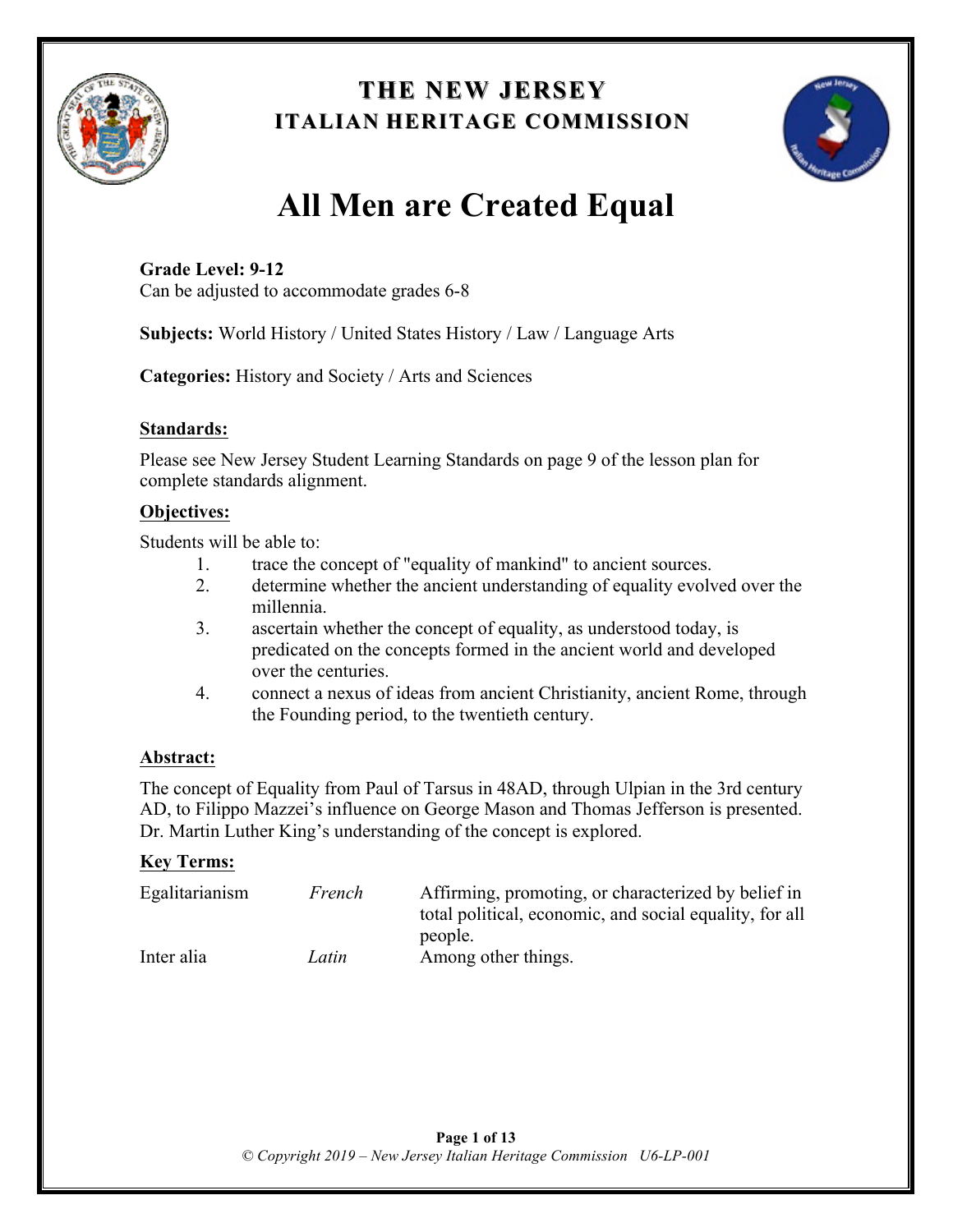## **Background:**

Most cultures throughout history have not accepted the concept of the equality of man, let alone the equality of all human beings. Inequality has been based on caste, class, religion, ethnicity, sex, or race, *inter alia*. One of the most revolutionary aspects of the new American Republic in 1776 is that it publicly declared "*that all Men are created equal, that they are endowed by their Creator with certain unalienable Rights. . . ."* This concept had been suggested throughout the Christian tradition in Western Civilization, but only to various extents and usually meaning equality in the "eyes of God."

The ancient Greek and Roman Stoics, like Christians, had a belief in the universal brotherhood of mankind. Nevertheless, it was not until the third century AD, that the concept of the equality of man was advanced in Roman Law. Through his study of Roman Natural Law, Roman jurist, Domitius Ulpian claimed in *Corpus juris civilis* that "By law of nature all men are equal."

Many modern societies today advocate the idea of the "equality of man." Nonetheless, there are many arguments regarding what that actually means. In the United States equality usually means "equality under the law" and "equality of opportunity." In Marxist nations equality usually meant egalitarianism and the "equality of outcome."

### **Procedures:**

- I. Have students read the excerpt from Martin Luther King's "I Have a Dream Speech."
- II. Students will notice that King harkens back to the Declaration of Independence in his 1963 demand that American society treats African Americans as equals.
- III. Students will then review other excerpts.
	- A. Younger students may need the teacher to go over the concepts in the excerpts with them.
	- B. Students will see how the Declaration of Independence and the Virginia Declaration of Rights used the Italian friend of Thomas Jefferson, Filippo Mazzei's ideas on concept that all men are equal. They also will see that Mazzei used Ulpians' 3rd century proposition, "By law of nature all men are equal," in his 18th century writings.
	- C. Students will then review precedents from, Algernon Sidney, Ulpian, and Paul of Tarsus.
		- 1. Explain to students that Sidney was an English philosopher who was read by many of the Founders.
		- 2. Ulpian lived during a time when there were as many slaves as freemen, when women had very little, if any, rights, when only Roman citizens had privileges, and there were established class strata within the Roman society itself.
		- 3. Point out to students that Paul's ideas of male and female equality were considered outrageous in much of the ancient word. Also, the idea of master-slave equality was considered radical, as was his notion that Jews and Greeks were equals, especially when his fellow Jews looked upon themselves as God's chosen people.

#### **Page 2 of 13**

*© Copyright 2019 – New Jersey Italian Heritage Commission U6-LP-001*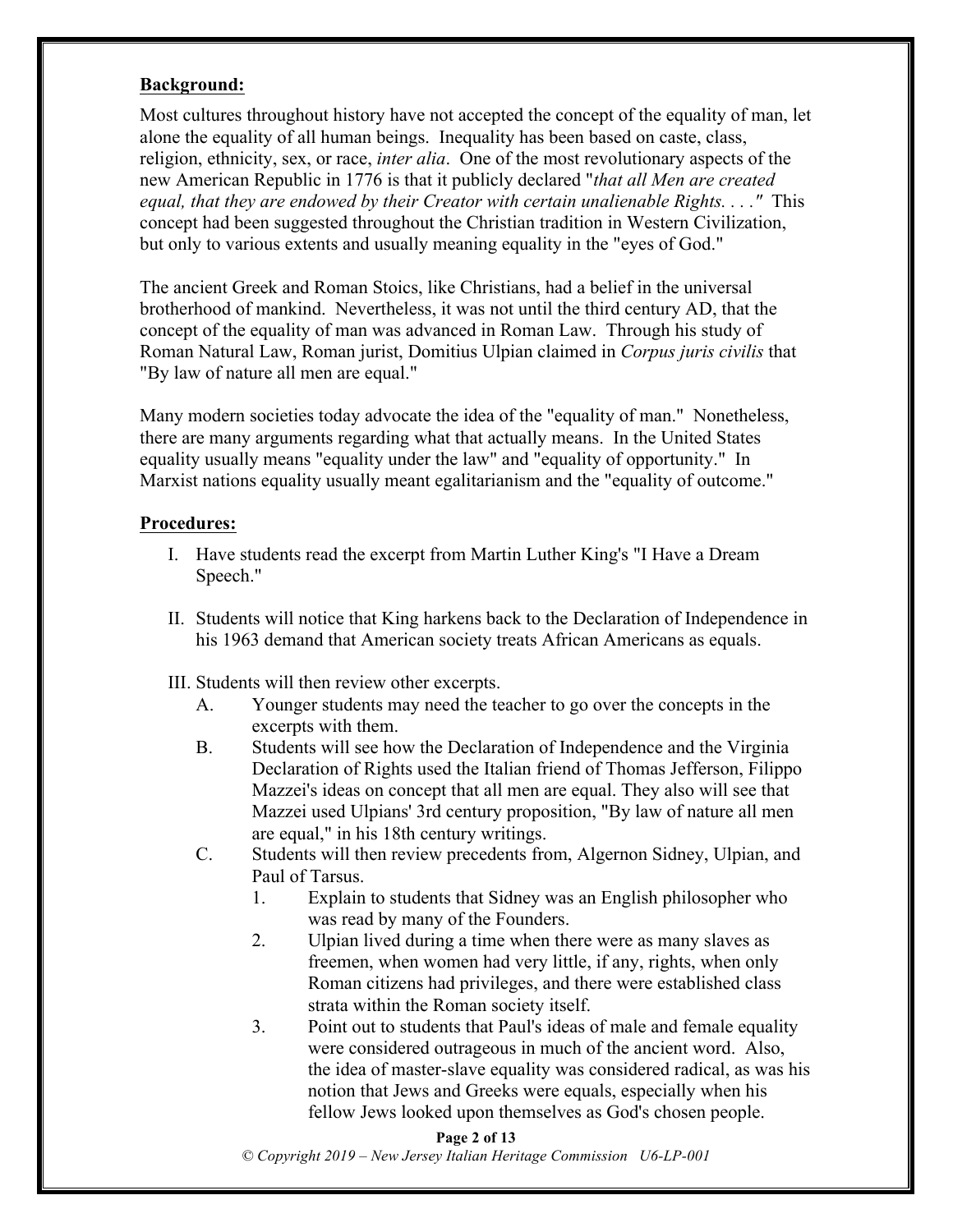- a. Paul's concept of equality did not transcend into official Roman society when Christianity became the religion of the Empire during the 4th century, though women, slaves, and non-citizens enjoyed many more rights then they had previously.
- D. On a teacher-made worksheet, students will determine how each writer defined equality.
- E. Using Critical Thinking, students will then answer the following questions in paragraph form. Ask them to thoroughly explain their answers.
	- 1. Each answer will be written as a paragraph (4 paragraphs in all) with an introductory sentence, supporting details, and a concluding sentence.
		- a. Do you believe the writers of the excerpts used precedents to further advance their ideas?
		- b. Is this why education is vital to advance society?
		- c. Is this why the study of history is vital to advance society?
		- d. In American society today, what does the concept of equality mean?

### **Assessment:**

Teachers will read the students' definitions of "equality" to evaluate their comprehension of the objectives. Teachers should make a check list to evaluate the students' definitions. Assess the paragraphs by using the *New Jersey Registered Holistic Writing Rubric* for scoring.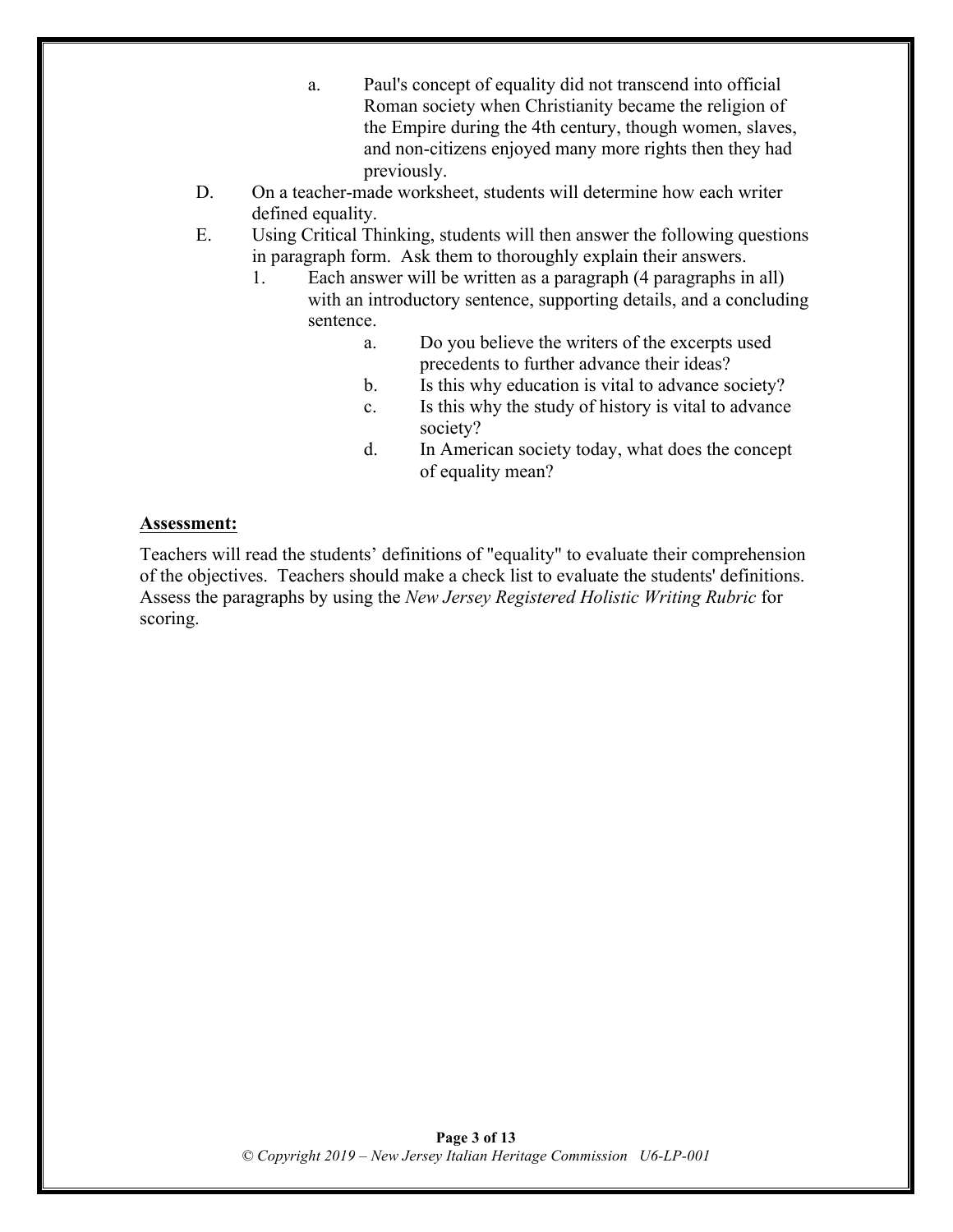## **All Men are Created Equal**

| Name: |  | <b>Date:</b> |  |
|-------|--|--------------|--|
|-------|--|--------------|--|

## **Excerpt One**

So we have come here today to dramatize an appalling condition. In a sense we have come to our nation's capital to cash a check. When the architects of our republic wrote the magnificent words of the Constitution and the Declaration of Independence, they were signing a promissory note to which every American was to fall heir.

This note was a promise that all men would be guaranteed the inalienable rights of life, liberty, and the pursuit of happiness. It is obvious today that America has defaulted on this promissory note insofar as her citizens of color are concerned. Instead of honoring this sacred obligation, America has given the Negro people a bad check which has come back marked "insufficient funds." But we refuse to believe that the bank of justice is bankrupt. We refuse to believe that there are insufficient funds in the great vaults of opportunity of this nation. . . .

... I have a dream that one day this nation will rise up and live out the true meaning of its creed: "We hold these truths to be self-evident: that all men are created equal." I have a dream that one day on the red hills of Georgia the sons of former slaves and the sons of former slave owners will be able to sit down together at a table of brotherhood. I have a dream that one day even the state of Mississippi, a desert state, sweltering with the heat of injustice and oppression, will be transformed into an oasis of freedom and justice. I have a dream that my four children will one day live in a nation where they will not be judged by the color of their skin but by the content of their character. I have a dream today.

### **Martin Luther King, "I Have a Dream" Speech August 28, 1963**

## **Excerpt Two**

All men are by nature equally free and independent. This equality is necessary to establish a free government. Each one must be equal to the other in natural rights. Class distinctions are not always static and will always be nothing more than an effective stumbling block, and the reason is most clear. Whenever you have many classes of men in one nation, it is necessary that you give each one its share in the government; otherwise one class will tyrannize the others. But the shares cannot be made perfectly equal; and whenever one class takes power, human events will demonstrate that the classes are not in balance; and bit by bit the greater part of the machine will collapse. **Filippo Mazzei,** *Virginia Gazette,* **1775**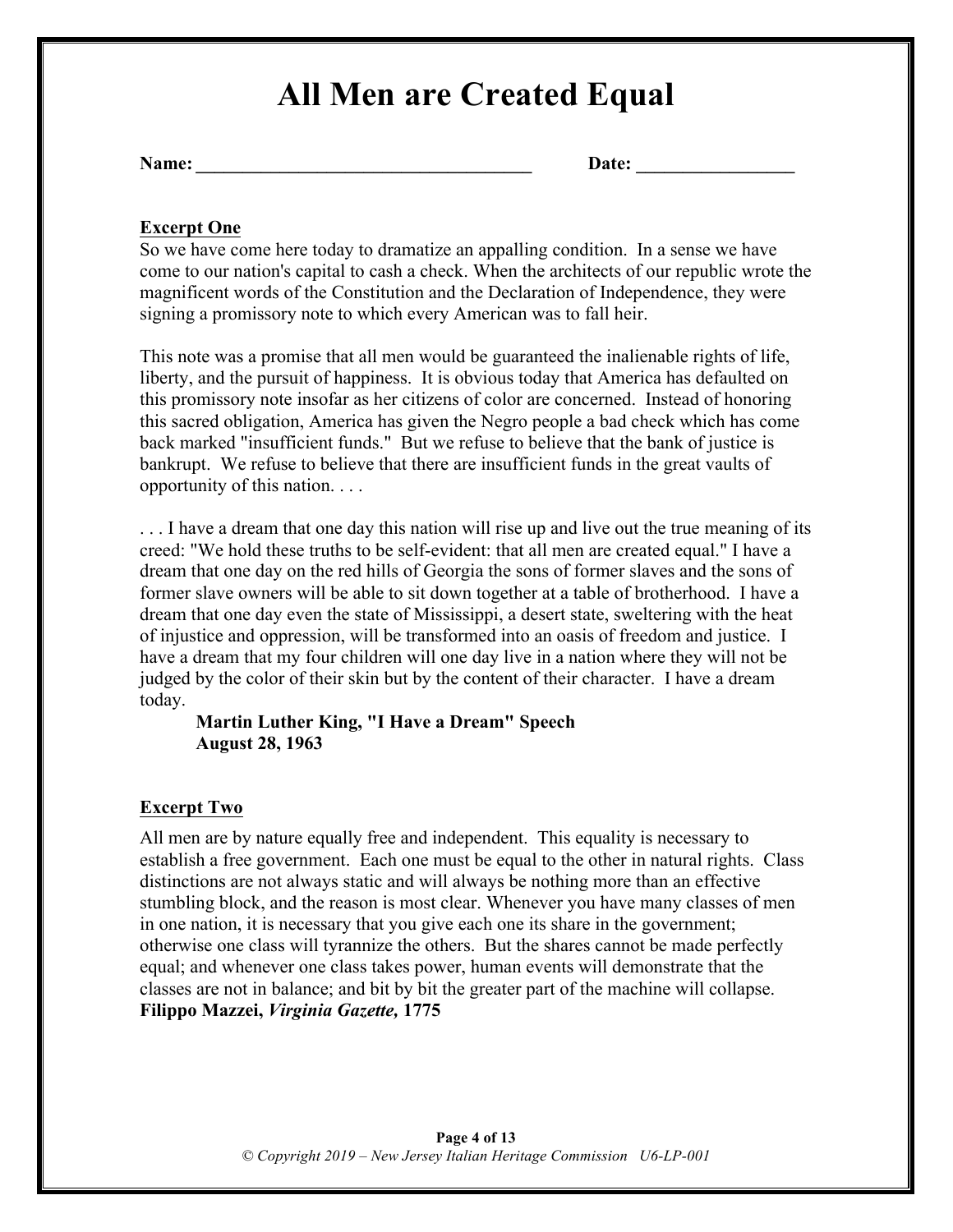## **Excerpt Three**

That all men are by nature equally free and independent, and have certain inherent rights, of which, when they enter into a state of society, they cannot, by any compact, deprive or divest their posterity; namely, the enjoyment of life and liberty, with the means of acquiring and possessing property, and pursuing and obtaining happiness and safety.

#### **Virginia Declaration of Rights, 1776,**

#### **Excerpt Four**

We hold these truths to be self-evident, that all men are created equal, that they are endowed by their Creator with certain unalienable Rights, that among these are Life, Liberty and the pursuit of Happiness.

**Declaration of Independence, 1776**

#### **Excerpt Five**

That Hayward, Blackwood, Barclay, and others who have bravely vindicated the right of kings in this point, do with one consent admit, as an unquestionable truth, and assent unto the natural liberty and equality of mankind . . . .

**Algernon Sidney, Discourses, Concerning Government, 1698**

### **Excerpt Six**

By law of nature all men are equal. **Domitius Ulpian, Roman jurist-- third century AD**

#### **Excerpt Seven**

For through faith you are all children of God in Christ Jesus. For all of you who were baptized into Christ have clothed yourselves with Christ. There is neither Jew nor Greek, there is neither slave nor free, there is not male nor female; for you are all one in Christ Jesus. And if you belong to Christ, then you are Abraham's descendant, heirs according to the promise.

**Paul of Tarsus' letter to the Galatians, circa 48 AD**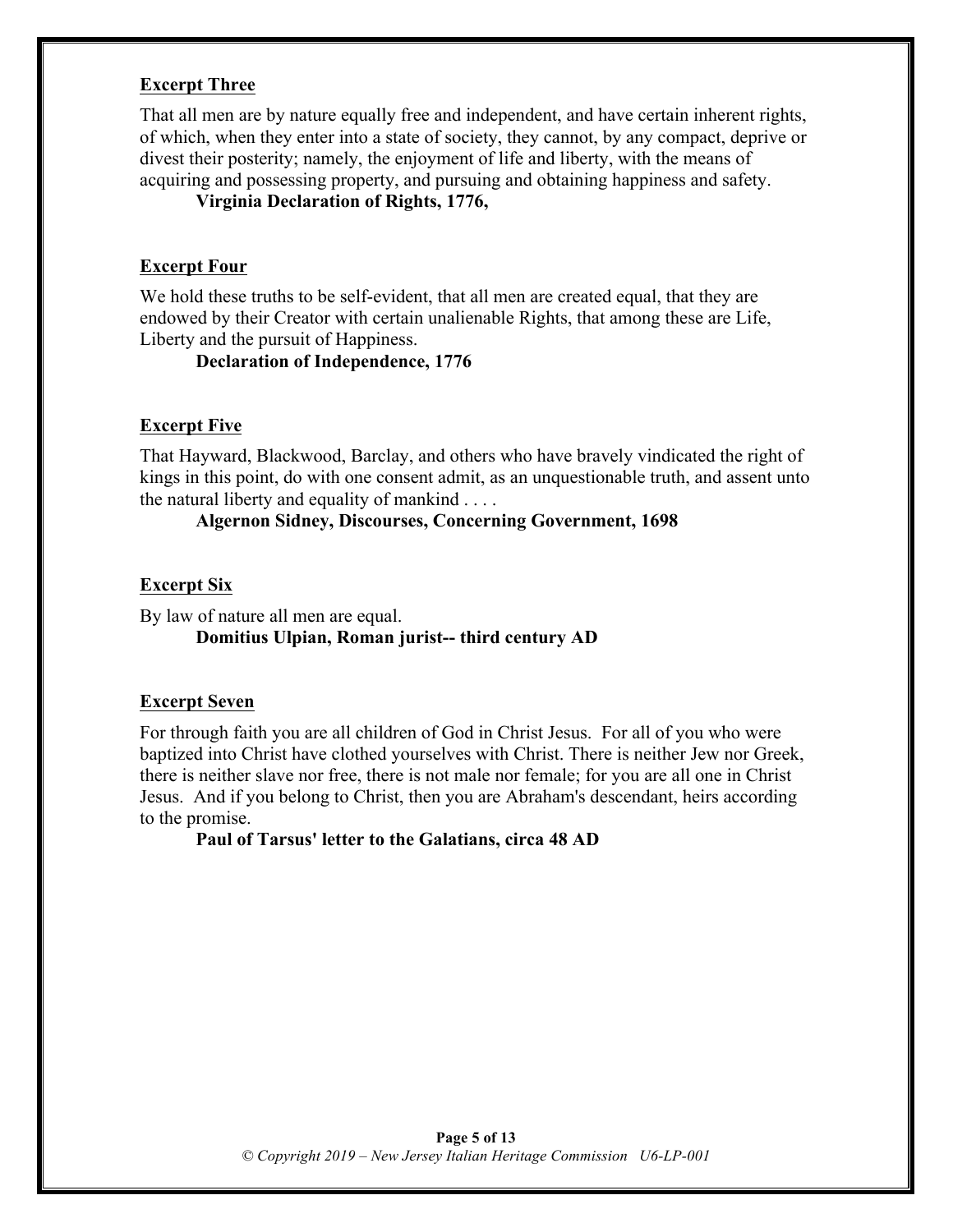## **Supplemental Information** Filippo Mazzei

Filippo Mazzei was born in Poggio-a-Caiano, Tuscany, Italy, on Christmas Day, 1730., As a young man Mazzei studied medicine at the hospital of Santa Maria Nuova in Florence and practiced medicine in Pisa and Livorno. Mazzei first left Italy in August 1752 to practice medicine in Smyrna and Constantinople, then in the Ottoman Empire. In 1756, he went to London, where he organized the firm of Martini and Company, which imported cheese, wine and olive oil into England. While Mazzei was in Britain, the Grand Duke of Tuscany placed an order with Mazzei for the purchase of two Franklin stoves, resulting in Mazzei's meeting the inventor Benjamin Franklin, himself, and several other Americans, including Thomas Adams.

Mazzei's new American acquaintances suggested that he form a company to promote the culture of silkworms, olives, and grapes, and the production of wine, in the British colony of Virginia. Mazzei decided to follow the Americans' advice and set up a business in the New World. He left Britain to return to Italy, where he hired men and obtained the materials needed for this venture. On September 7, 1773 Mazzei and his entourage set sail from Livorno, arriving at Jamestown, Virginia, by late November. Mazzei had brought many people with him to *Colle*, including his future wife, the widow Maria Martin, whom he married in 1774.

Mazzei's acquaintance from England, Thomas Adams, was giving Mazzei a tour of the Virginia countryside when they stopped at Jefferson's *Monticello*. Jefferson was fascinated by Mazzei, and it was then he convinced the Florentine to buy land next to *Monticello*. Mazzei's new American estate, *Colle*, sat near Shadwell Station, about four miles from Charlottesville.

In Virginia Mazzei immediately delved into politics. He and Jefferson worked feverishly on political propaganda to elect men from each county to become representatives for a "Convention" rather than the Virginia "Assembly." (when people elected the same men to the "Convention" who were already members of the Assembly, the Royal Governor, Lord Dunmore could not simply dissolve the "Convention"). Within six months Mazzei was also elected to the vestry of the local Anglican church, and he began to speak in various area churches about Jefferson's ideas on religious freedom.

When Mazzai introduced his "Proposal for Forming a Company or Partnership, for the Purpose of Raising and Making Wine, Oil, Agruminous Plants, and Silk," many men chose to invest in his enterprise. Unfortunately, in May 1774 a bitter frost destroyed the vines that he had been planted; nevertheless, Mazzei believed that Virginian climate and fertile soil would produce bountiful harvests.

Despite Mazzei's optimistic outlook, the vineyard did not thrive. Although his company did not succeed, Mazzei continued in his political endeavors and strongly supported the Revolutionary War. He enlisted in the Albemarle militia as a private, once the British troops first landed in Hampton, Virginia.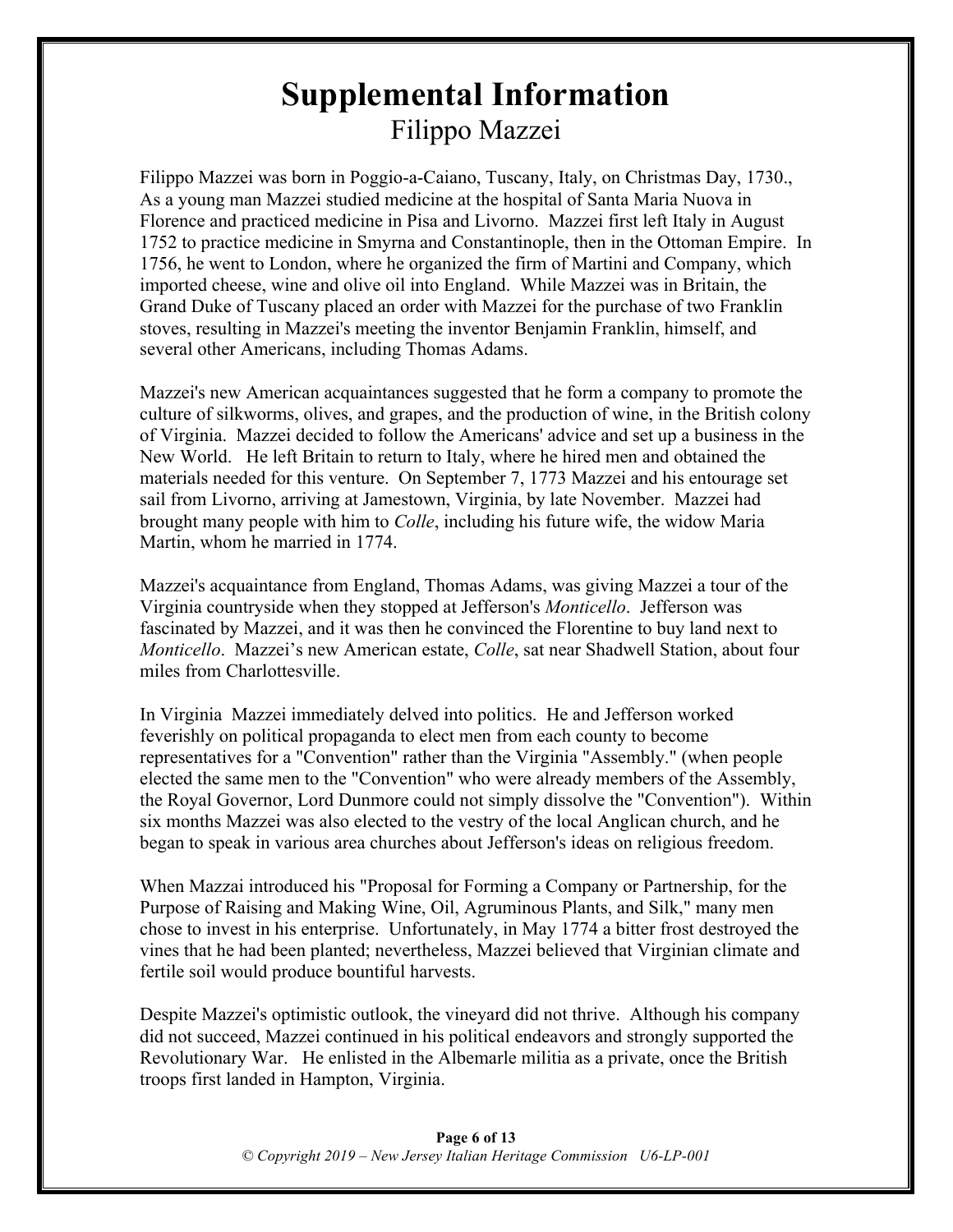Between 1774-1776 Mazzei wrote patriotic articles in Italian under the pseudonym "*Furioso.*" Jefferson then translated the articles into English, to be published in the *Virginia Gazette.* Mazzei wrote:

All men are by nature equally free and independent. This equality is necessary to establish a free government. Each one must be equal to the other in natural rights. Class distinctions are not always static and will always be nothing more than an effective stumbling block, and the reason is most clear. Whenever you have many classes of men in one nation, it is necessary that you give each one its share in the government; otherwise one class will tyrannize the others. But the shares cannot be made perfectly equal; and whenever one class takes power, human events will demonstrate that the classes are not in balance; and bit by bit the greater part of the machine will collapse.

Many see Mazzei's influence on the Virginia Convention's adaptation of the Virginia Declaration of Rights on June 12, 1776. Virginia's Declaration was written by patriot George Mason. Mason's first article began: "That all Men are created equally free and independent, and have certain inherent natural Rights, of which they cannot, by any compact, deprive or divest their Posterity . . . .

Again many see Mazzei's influence less than a month later, on July 4, 1776, at meeting in Philadelphia, the Representatives of the United States of America, in General Congress assembled, adopted a Declaration, drafted by Mazzei's neighbor, Thomas Jefferson, which stated in part: "We hold these Truths to be self-evident. That all Men are created equal, that they are endowed by their Creator with certain unalienable Rights . . . ."

Those who see Mazzei as the inspiration for the words regarding man's inherent equality, often site John F. Kennedy's *A Nation of Immigrants*, where the later President wrote, "The great doctrine 'All men are created equal' incorporated into the Declaration of Independence by Thomas Jefferson, was paraphrased from the writing of Philip Mazzei, an Italian-born patriot and pamphleteer, who was a close friend of Jefferson."

Kennedy might be correct that Jefferson had used Mazzei's phrase; nonetheless, American President's explanation might be a bit too naive. The idea that **"all men are created equal"** was part of the political, philosophical, and theological ethos of the period. Earlier, in 1774 the Scottish immigrant to Pennsylvania, James Wilson, wrote in *Considerations on the Nature and Extent of Legislative Authority of the British Parliament* that "**All men are, by nature, equal and free**: No one has a right to any authority over another without his consent."

Wilson could have easily been citing John Locke in 1690, who wrote that "Man being born . . . [with] of all the rights and privileges of the law of Nature, **equally with any other man,** or number of men in the world. Or, he could have been citing Algernon Sidney's *Discourses, Concerning Government,* 1698, when he cited others, stating "That Hayward, Blackwood, Barclay, and others who have bravely vindicated the right of kings in this point, do with one consent admit, as an unquestionable truth, and assent unto the natural liberty and **equality of mankind** . . . . "

Like all of the Enlightened political thinkers, Mazzei was very familiar with Roman law and the writings of the third century Roman jurist Domitius Ulpian. Ulpian wrote that "By law of nature all men are equal," nearly eighteen hundred years ago. This concept

> **Page 7 of 13** *© Copyright 2019 – New Jersey Italian Heritage Commission U6-LP-001*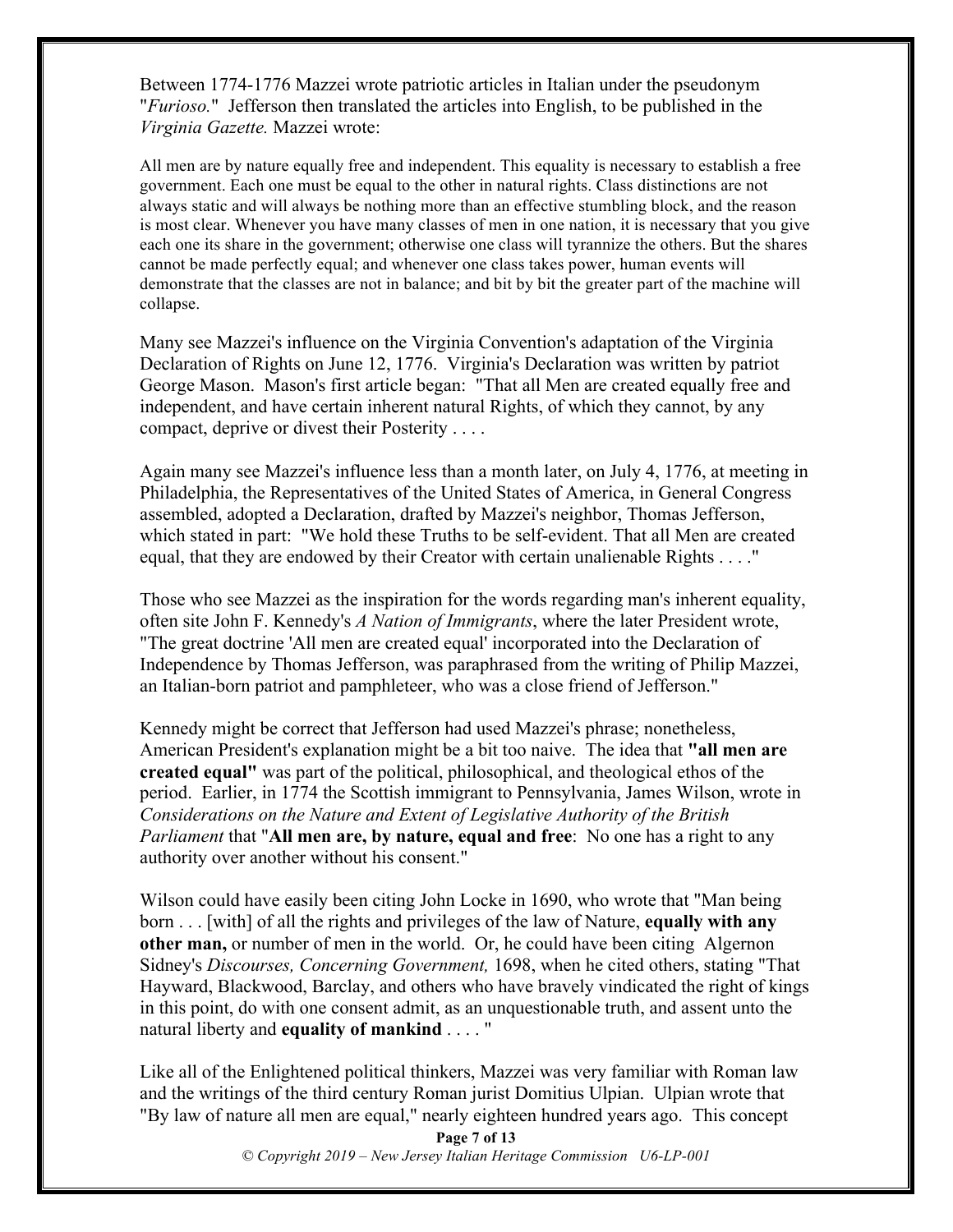was handed down and reinterpreted for centuries and has evolved into its present definition. Mazzei's words may have had an immediate influence on both Mason and Jefferson, but these men were long familiar with a concept that was first heard in ancient Rome and had become a clarion aspect of Western tradition.

By 1778 Jefferson, Patrick Henry, George Mason decided they could use Mazzei's talents in other areas. The Virginian Founders asked Mazzei travel abroad to borrow money from his homeland's leader, the Grand Duke of Tuscany. Governor Jefferson had the Commonwealth of Virginia pay Mazzei six hundred luigi a year from 1779 until and 1784 for his efforts. Mazzei had become a naturalized citizen of Virginia and wanted to serve as a consulate, but he was disappointed.

Mazzei left Virginia for good in 1785. His wife Maria stayed at *Colle* until she died in 1788. She was buried at the family graveyard at *Monticello*. Mazzei eventually gave *Colle* to his wife's daughter (Mazzei's stepdaughter) Maria Margherita Martini, who married Justin Pierre Plumard, Comte De Rieux in Paris in 1780 and settled at *Colle* in 1783. Jefferson later sold *Colle* for Mazzei, but could not get him the money because of Britain's war with America. When Jefferson dies in 1826, he still owed Mazzei's estate over \$7,000.

After some time in Poland, Mazzei retired to Pisa, Italy, in 1792. He married Antonina Tonini in 1796, and fathered his daughter Elisabetta in 1798. Mazzei never did return to America. He established himself as a gardener and died in 1816, three years after completing his memoirs.

#### **Sources:**

Filippo Mazzei, Sicilian Culture: The People, The History, The Culture Famous Italians www.sicilianculture.com/people/mazzei.htm

- R. Bowman. "Thomas Jefferson and Philip Mazzei." Monticello Research Department, October 1997. http://www.monticello.org/reports/people/mazzei.html
- John Chamberlain, "A Reviewer's Notebook: World Citizen." *The Freeman: Ideas on Liberty.* Foundations for Economic Education - April 1982. http://www.fee.org/vnews.php?nid=1132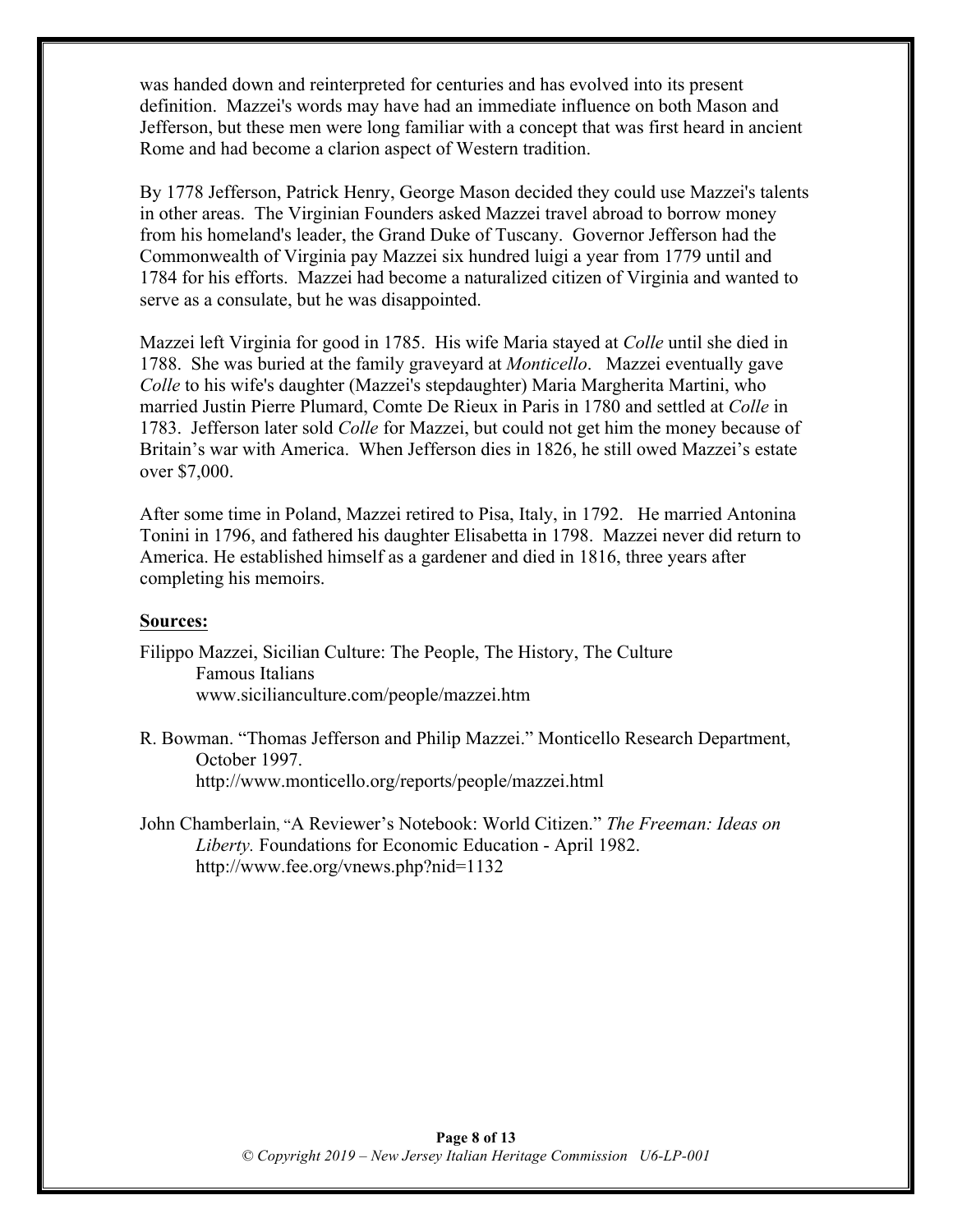## **New Jersey Student Learning Standards Social Studies**

6.1.12.A.2.a Assess the importance of the intellectual origins of the Foundational Documents (i.e., Declaration of Independence, the Constitution, and Bill of Rights) and assess their importance on the spread of democracy around the world.

6.1.12.A.4.b Analyze how ideas found in key documents (i.e., the Declaration of Independence, the Seneca Falls Declaration of Sentiments and Resolutions, the Emancipation Proclamation, and the Gettysburg Address) contributed to demanding equality for all.

#### **English Language Arts**

RH.9-10.1 Accurately cite strong and thorough textual evidence, to support analysis of primary and secondary sources, attending to such features as the date and origin of the information

RH.9-10.2 Determine the theme, central ideas, key information and/or perspective(s) presented in a primary or secondary source; provide an accurate summary that makes clear the relationships among the key details and ideas

RH.9-10.3 Analyze in detail a series of events described in a text; draw connections between the events, to determine whether earlier events caused later ones or simply preceded them.

RH.9-10.4 Determine the meaning of words and phrases as they are used in a text, including vocabulary describing political, social, or economic aspects of history and the social sciences; analyze the cumulative impact of specific word choices on meaning and tone

RH.9-10.5 Analyze how a text uses structure to emphasize key points or advance an explanation or analysis.

RH.9-10.6 Compare the point of view of two or more authors in regards to how they treat the same or similar topics, including which details they include and emphasize in their respective accounts

RH.9-10.8 Assess the extent to which the reasoning and evidence in a text support the author's claim.

RH.9-10.9 Compare and contrast treatments of the same topic, or of various perspectives, in several primary and secondary sources; analyze how they relate in terms of themes and significant historical concepts..

RH.11-12.1 Accurately cite strong and thorough textual evidence, (e.g., via discussion, written response, etc.), to support analysis of primary and secondary sources, connecting insights gained from specific details to develop an understanding of the text as a whole.

RH.11-12.2 Determine the theme, central ideas, information and/or perspective(s) presented in a primary or secondary source; provide an accurate summary of how key events, ideas and/or author's perspective(s) develop over the course of the text.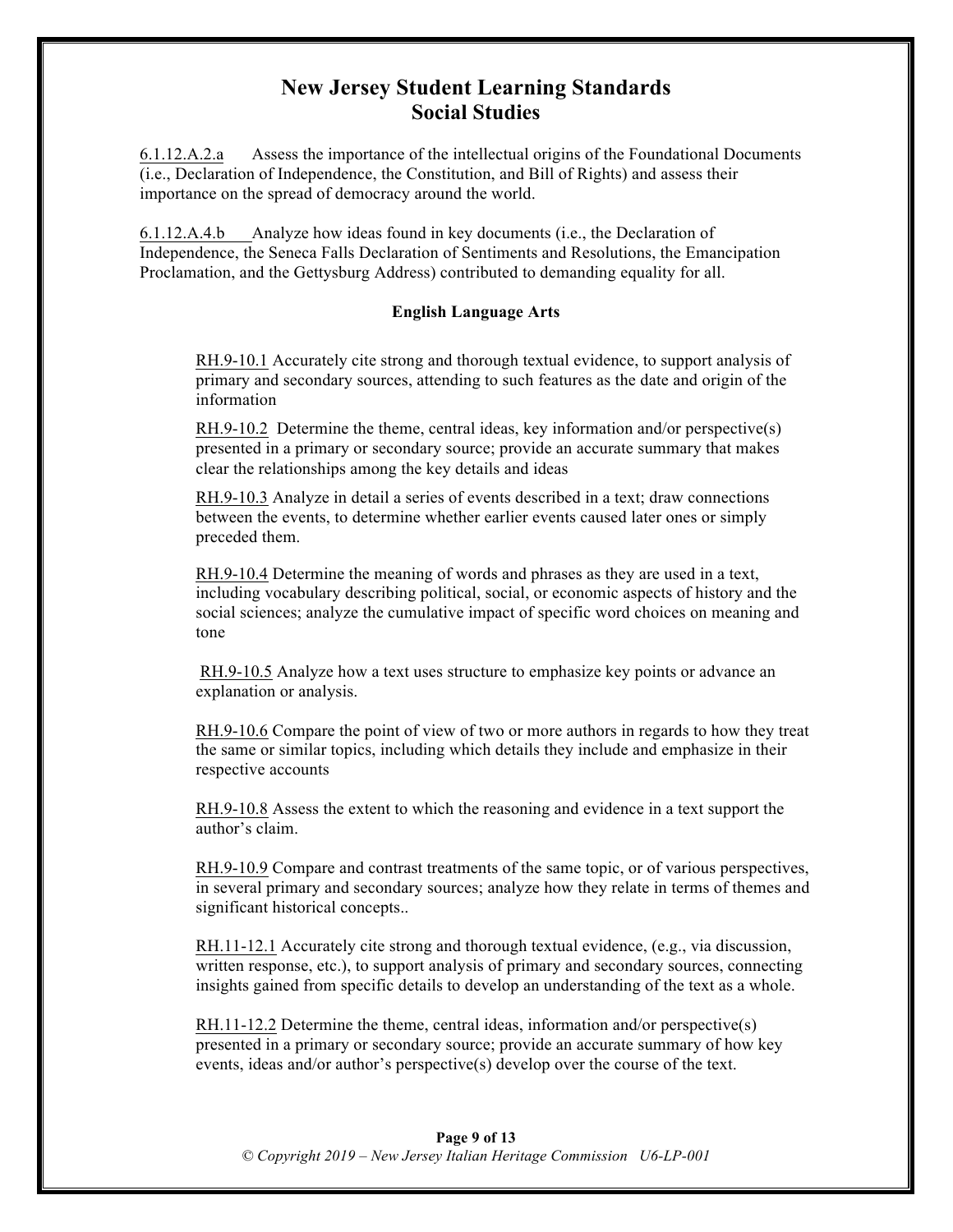RH.11-12.3 . Evaluate various perspectives for actions or events; determine which explanation best accords with textual evidence, acknowledging where the text leaves matters uncertain

RH.11-12.4 Determine the meaning of words and phrases as they are used in a text, including analyzing how an author uses and refines the meaning of a key term over the course of a text (e.g., how Madison defines *faction* in *Federalist* No. 10).

RH.11-12.5 Analyze in detail how a complex primary source is structured, including how key sentences, paragraphs, and larger portions of the text contribute to the whole.

RH.11-12.6 . Evaluate authors' differing perspectives on the same historical event or issue by assessing the authors' claims, reasoning, and evidence.

RH.11-12.8 Evaluate an author's premises, claims, and evidence by corroborating or challenging them with other information.

RH.11-12.9 Evaluate an author's claims, reasoning, and evidence by corroborating or challenging them with other sources.

RI.9-10.1 Accurately cite strong and thorough textual evidence, (e.g., via discussion, written response, etc.) and make relevant connections, to support analysis of what the text says explicitly as well as inferentially, including determining where the text leaves matters uncertain.

RI.9-10.2 Determine a central idea of a text and analyze how it is developed and refined by specific details; provide an objective summary of the text.

RI.9-10.7 Analyze various perspectives as presented in different mediums (e.g., a person's life story in both print and multimedia), determining which details are emphasized in each account.

RI.9-10.9 Analyze and reflect on (e.g. practical knowledge, historical/cultural context, and background knowledge) documents of historical and literary significance, (e.g., Washington's Farewell Address the Gettysburg Address, Roosevelt's Four Freedoms speech, King's "Letter from Birmingham Jail", Declaration of the Rights of Man and Citizen, U.N. Universal Declaration of Human Rights, etc.), including how they relate in terms of themes and significant concepts.

W.9-10.1 Write arguments to support claims in an analysis of substantive topics or texts, using valid reasoning and relevant and sufficient evidence.

W.9-10.1a Introduce precise claim(s), distinguish the claim(s) from alternate or opposing claims, and create an organization that establishes clear relationships among claim(s), counterclaims, reasons, and evidence

W.9-10.1d Establish and maintain a style and tone appropriate to the audience and purpose (e.g. formal and objective for academic writing) while attending to the norms and conventions of the discipline in which they are writing.

W.9-10.1e Provide a concluding paragraph or section that supports the argument presented.

#### **Page 10 of 13** *© Copyright 2019 – New Jersey Italian Heritage Commission U6-LP-001*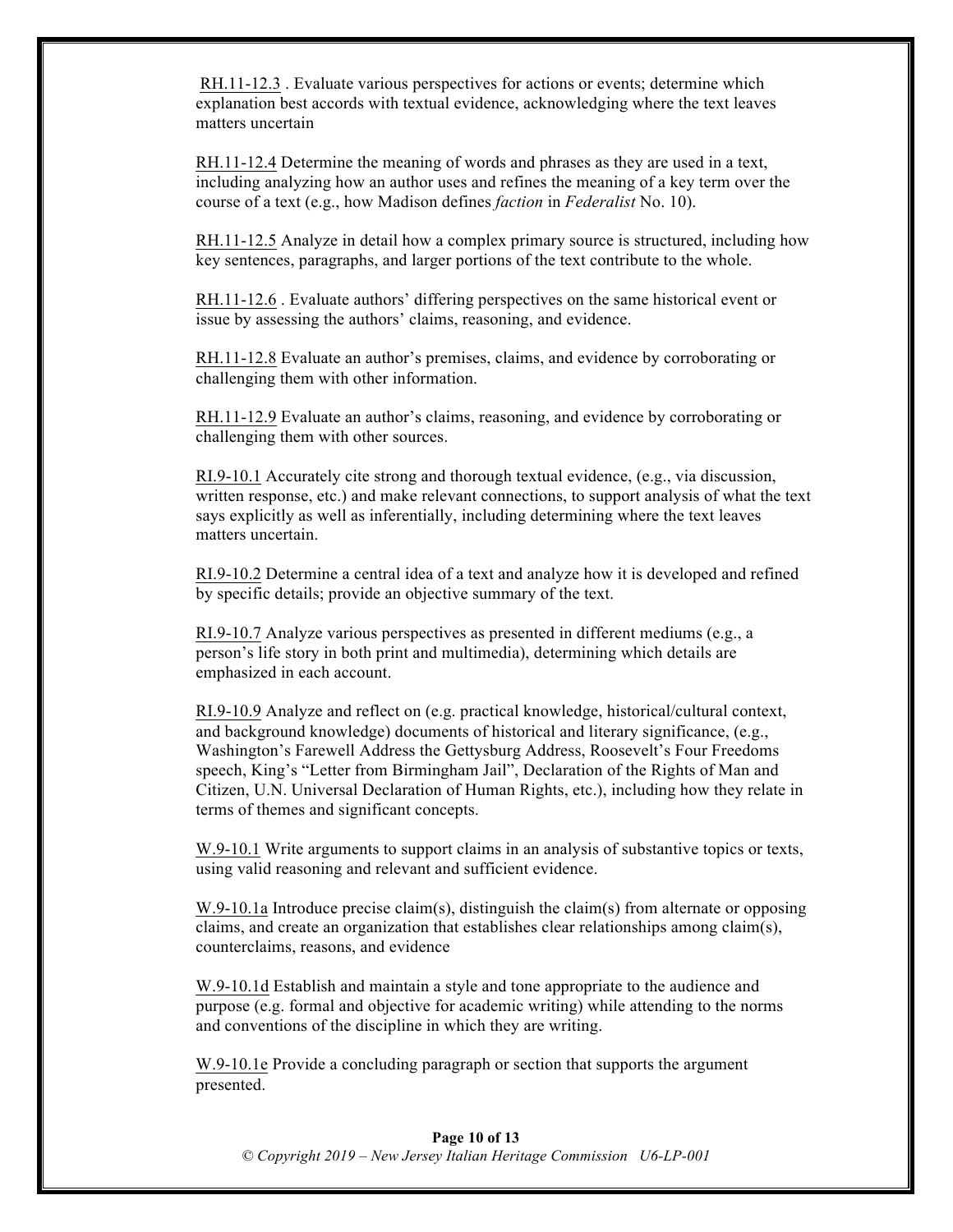W.9-10.2. Write informative/explanatory texts to examine and convey complex ideas, concepts, and information clearly and accurately through the effective selection, organization, and analysis of content.

W.9-10.2.a. Introduce a topic; organize complex ideas, concepts, and information to make important connections and distinctions; include formatting (e.g., headings), graphics (e.g., figures, tables), and multimedia when useful to aiding comprehension.

W.9-10.2b. Develop the topic with well-chosen, relevant, and sufficient facts, extended definitions, concrete details, quotations, or other information and examples appropriate to the audience's knowledge of the topic.

W.9-10.2.c. Use appropriate and varied transitions to link the major sections of the text, create cohesion, and clarify the relationships among complex ideas and concepts.

W.9-10.2.d Use precise language and domain-specific vocabulary to manage the complexity of the topic.

W.9-10.2.e Establish and maintain a style and tone appropriate to the audience and purpose (e.g. formal and objective for academic writing) while attending to the norms and conventions of the discipline in which they are writing.

W.9-10.2.d Provide a concluding paragraph or section that supports the argument presented (e.g., articulating implications or the significance of the topic).

W.9-10.3. Write narratives to develop real or imagined experiences or events using effective technique, well-chosen details, and well structured event sequences

W.9-10.3.c. Use a variety of techniques to sequence events so that they build on one another to create a coherent, complete and comprehensive piece.

W.9-10.3.d Use precise words and phrases, telling details, and sensory language to convey a vivid picture of the experiences, events, setting, and/or characters.

W.9-10.3.e. Provide a conclusion that follows from and reflects on what is experienced, observed, or resolved over the course of the narrative.

W.9-10.4 Produce clear and coherent writing in which the development, organization, and style are appropriate to task, purpose, and audience. (Grade-specific expectations for writing types are defined in standards 1–3 above.)

W.9-10.5 Develop and strengthen writing as needed by planning, revising, editing, rewriting, trying a new approach, or consulting a style manual (such as MLA or APA Style), focusing on addressing what is most significant for a specific purpose and audience. (Editing for conventions should demonstrate command of Language standards 1–3 up to and including grades 9–10).

RI.11-12.1 . Accurately cite strong and thorough textual evidence, (e.g., via discussion, written response, etc.), to support analysis of what the text says explicitly as well as inferentially, including determining where the text leaves matters uncertain.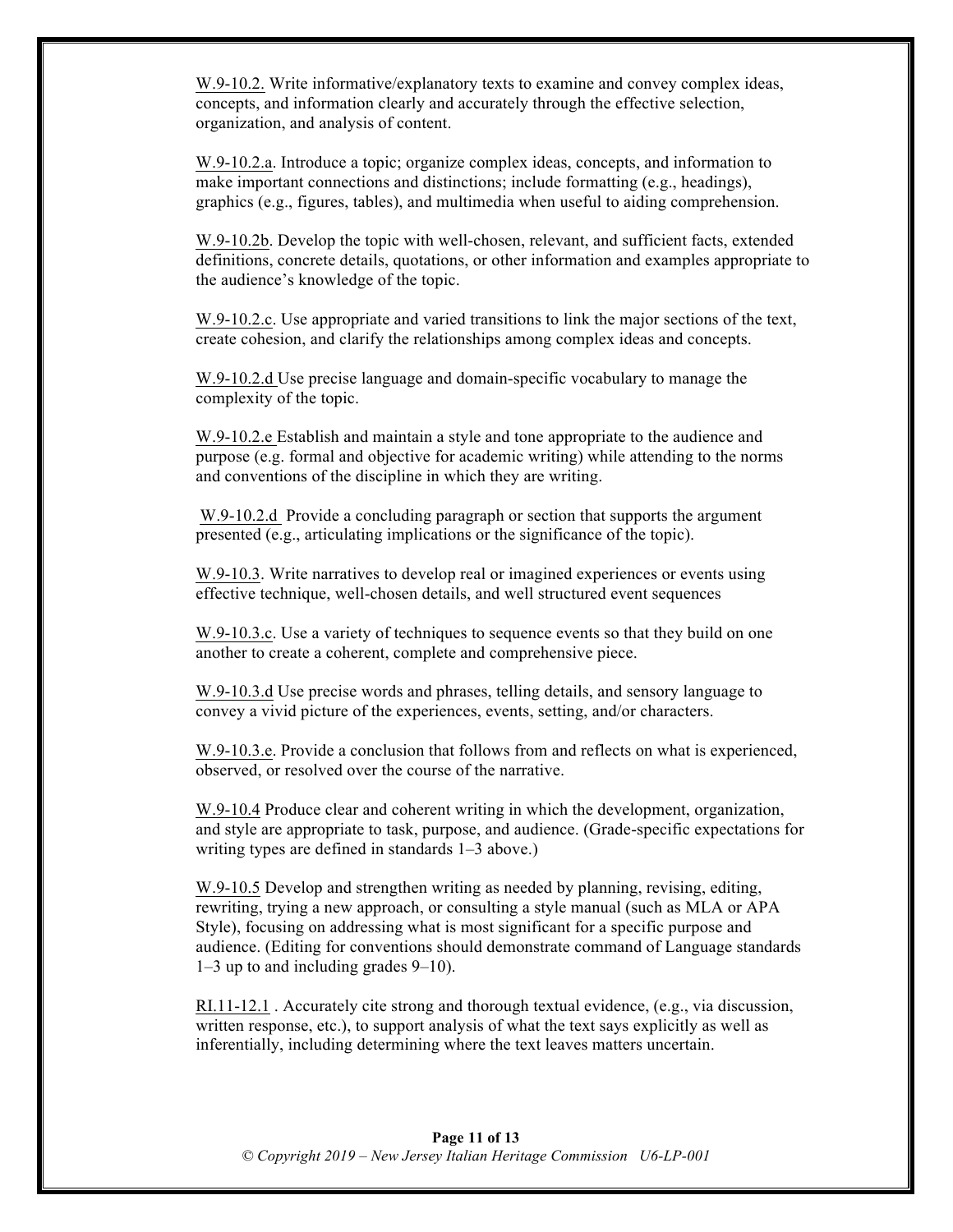RI.11-12.2 Determine two or more central ideas of a text, and analyze their development and how they interact to provide a complex analysis; provide an objective summary of the text.

RI.11-12.7 Integrate and evaluate multiple sources of information presented in different media or formats (e.g., visually, quantitatively) as well as in words in order to address a question or solve a problem.

RI.11-12.9 Analyze and reflect on (e.g. practical knowledge, historical/cultural context, and background knowledge) documents of historical and literary significance for their themes, purposes and rhetorical features, including primary source documents relevant to U.S. and/or global history.

WHST.11-12.1. Write arguments focused on discipline-specific content.

WHST.11-12.1.a. Introduce precise, knowledgeable claim(s), establish the significance of the claim(s), distinguish the claim(s) from alternate or opposing claims, and create an organization that logically sequences the claim(s), counterclaims, reasons, and evidence.

WHST.11-12.1.d. Establish and maintain a style and tone appropriate to the audience and purpose (e.g. formal and objective for academic writing) while attending to the norms and conventions of the discipline in which they are writing.

WHST.11-12.1.e. Provide a concluding paragraph or section that supports the argument presented.

WHST.11-12.2. Write informative/explanatory texts, including the narration of historical events, scientific procedures/ experiments, or technical processes.

WHST.11-12.2.a. Introduce a topic and organize complex ideas, concepts, and information so that each new element builds on that which precedes it to create a unified whole; include formatting (e.g., headings), graphics (e.g., figures, tables), and multimedia when useful to aiding comprehension.

WHST.11-12.2.b. Develop the topic thoroughly by selecting the most significant and relevant facts, extended definitions, concrete details, quotations, or other information and examples appropriate to the audience's knowledge of the topic.

WHST.11-12.2.c. Use varied transitions and sentence structures to link the major sections of the text, create cohesion, and clarify the relationships among complex ideas and concepts.

WHST.11-12.2.d. Use precise language, domain-specific vocabulary and techniques such as metaphor, simile, and analogy to manage the complexity of the topic; convey a knowledgeable stance in a style that responds to the discipline and context as well as to the expertise of likely readers.

WHST.11-12.2.e. Provide a concluding paragraph or section that supports the argument presented